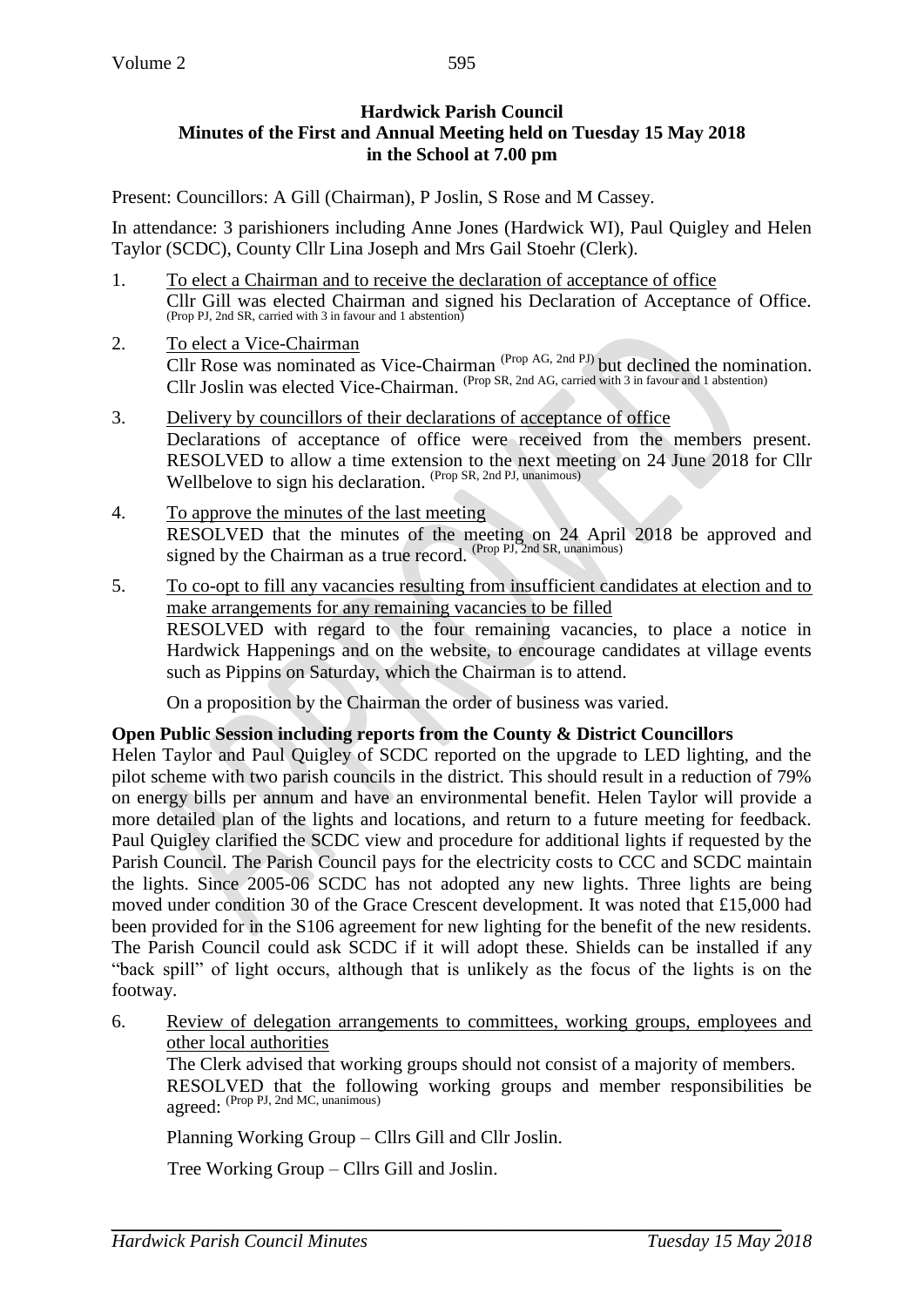Play area inspections – RESOLVED Cllr Cassey: St Mary's play area; Cllr Gill: Worcester Avenue and Grenadier Walk; Cllr Wellbelove: Skate Park and Egremont Road play area. (Prop PJ, 2nd AG, unanimous)

Newsletter –Cllr Gill

Notice board – Cllr Wellbelove.

Website liaison and Webmaster – Cllr Rose.

RESOLVED to look into allowing access to Hardwick Happenings and village organisations to have access to their pages.

Village Development Plan – Cllr Cassey.

Fact finding in preparation for meetings – the Chairman.

Neighbourhood Plan Working Group – Cllrs Gill and Joslin.

Parish Paths Partnership – Cllr Joslin.

Coalition of Parish Councils – to represent the Parish Council and report back to meetings - Cllrs Gill, Joslin and Rose.

Local Liaison Forum – to represent the Parish Council and report back to meetings - Cllrs Gill, Joslin and Rose.

SCDC Planning Forum – to represent the Parish Council and report back to meetings - Cllrs Gill, Joslin and Rose.

New Community Hall – Cllr Rose. (Cllr Cassey already attends as the Village Plan representative). The Parish Council will consider the involvement of other Parish Council members as required during the year.

New developments and S106 – Cllr Rose.

Community Bus scheme – Cllr Cassey.

Chivers liaison – The Chairman.

Healthcare campaign for healthcare in Hardwick – Cllr Cassey.

7. Review of the terms of references for committees and working groups

RESOLVED that the terms of reference should remain the same as at May 2015, as follows:

"The members with areas of responsibility are asked to research and attend meetings relating to their area of representation and to report regularly to the Parish Council. Members are also asked to make clear recommendation for action as and when appropriate. Members should have due regard for the Parish Council's Standing Orders at all times".

- 8. Receipt of nominations to existing committees and working groups Taken under Item 6.
- 9. Appointment of any new committees and working groups, confirmation of the terms of reference, the number of members (including, if appropriate, co-opted members) and receipt of nominations to them. Taken under item 6.
- 10. Review and adoption of standing orders, financial regulations risk assessment arrangements and other policies RESOLVED to defer consideration of Standing Orders, financial regulations, risk assessment and other policies to the next meeting.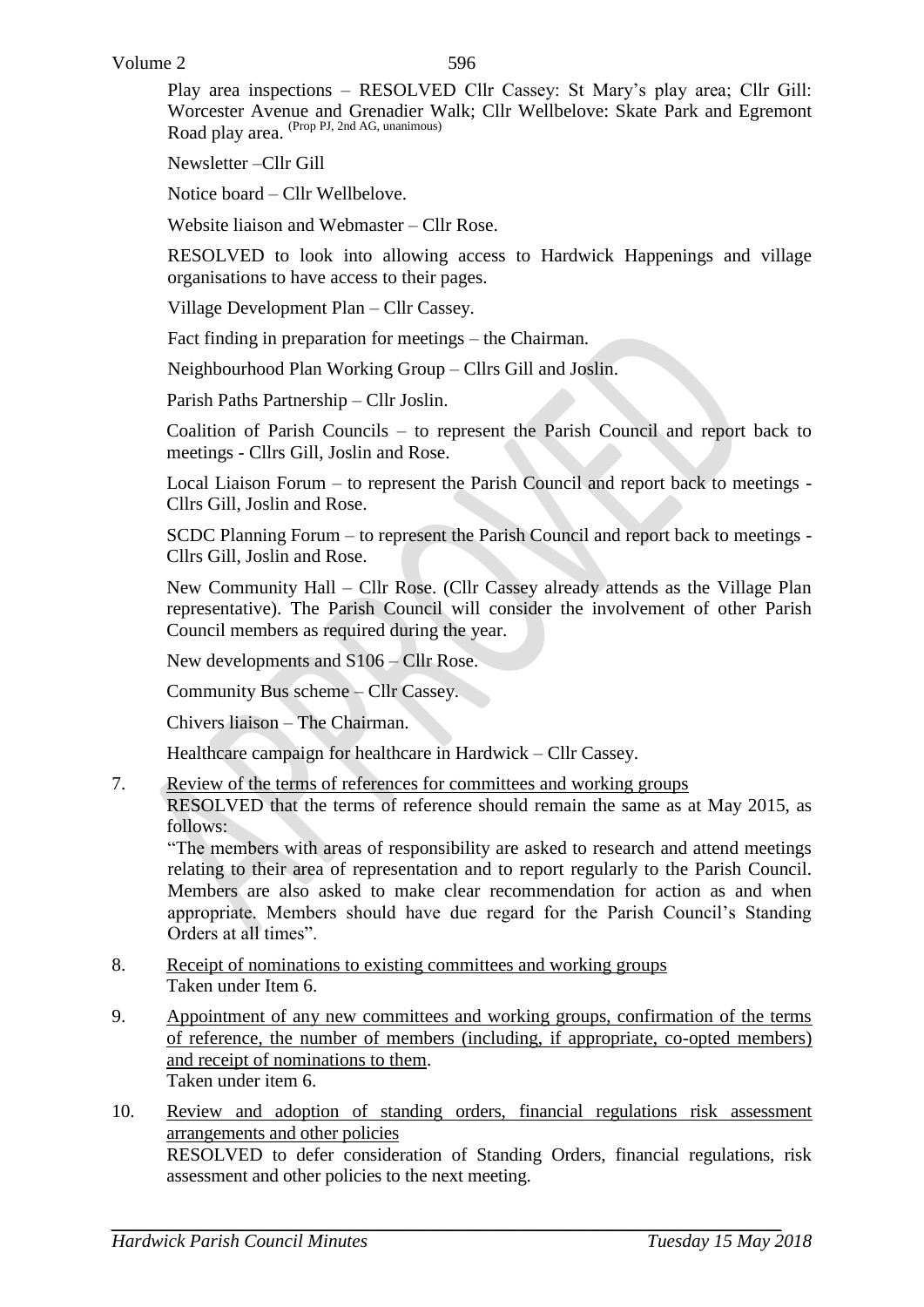- 11. Review of arrangements, including any charters, with other local authorities and review of contributions made to and expenditure incurred by other local authorities RESOLVED that the arrangements for street lights and parish paths partnership should continue.
- 12. Review of representation on or work with external bodies and arrangements for reporting back

Taken under item 6.

- 13. Review of inventory of land and assets RESOLVED to note the following: CB33261 Recreation Ground Egremont Road CB344914 POS adjacent to St Mary's, Main Street CB108166 Limes Estate Amenity Land includes land at Sudeley Grove and off Egremont Road CB45196 POS Grenadier Walk, POS Bramley Way, Land off Pippin Walk CB284680 land south side of Laxton Ave CB59751 Land lying to the south and west of Ellison Lane and land lying to the north of Laxton Ave CB390106 Pavilion, Egremont Road leased to Hardwick Sports and Social Club CB289360 an area of Hardwick Playing Field, Egremont Road – leased to the Scouts for their Scout Hut. RESOLVED to note areas included on the grass cutting maps which do not appear on the Council's lands titles or are registered to a third party include:-
	- Land at Blenheim Way, Worcester Ave/Ellison Lane junction. Lambourne Road and Worcester Ave Play area registered to Beezer Homes on Title CB7939
	- Land on Limes Road opposite Ellison Way to the School CCC highway verge.

RESOLVED to approach CCC to ask if it is willing to contribute towards the Parish Council maintenance of the County Council's land near the school.

RESOLVED to write to Beezer Homes (Persimmon) to ask them to transfer the land to the Parish Council as this had obviously been overlooked when the other parcels were transferred.

14. Review and confirmation of arrangements for insurance cover in respect of all insured risks

Confirmed. Information on cover for GDPR is outstanding from Zurich.

- 15. Review of the Council's and/or employees' memberships of other bodies RESOLVED to note the Clerk's membership of SLCC and ILCM. RESOLVED to defer consideration of the Council's membership of other bodies to the next meeting.
- 16. Review of the Council's complaints procedure RESOLVED that no change is required at this time.
- 17. Review of the Council's procedures for handling requests made under the Freedom of Information Act 2000 and the Data Protection Act 1998 RESOLVED that requests made under the FOIA and GDPR should continue to be dealt with by the Clerk.
- 18. Review of the Council's policy for dealing with the press/media RESOLVED that complaints should continue to be dealt with by the Chairman and Clerk together. If a member is approached they should state that it is their own personal opinion and not necessarily that of the Council.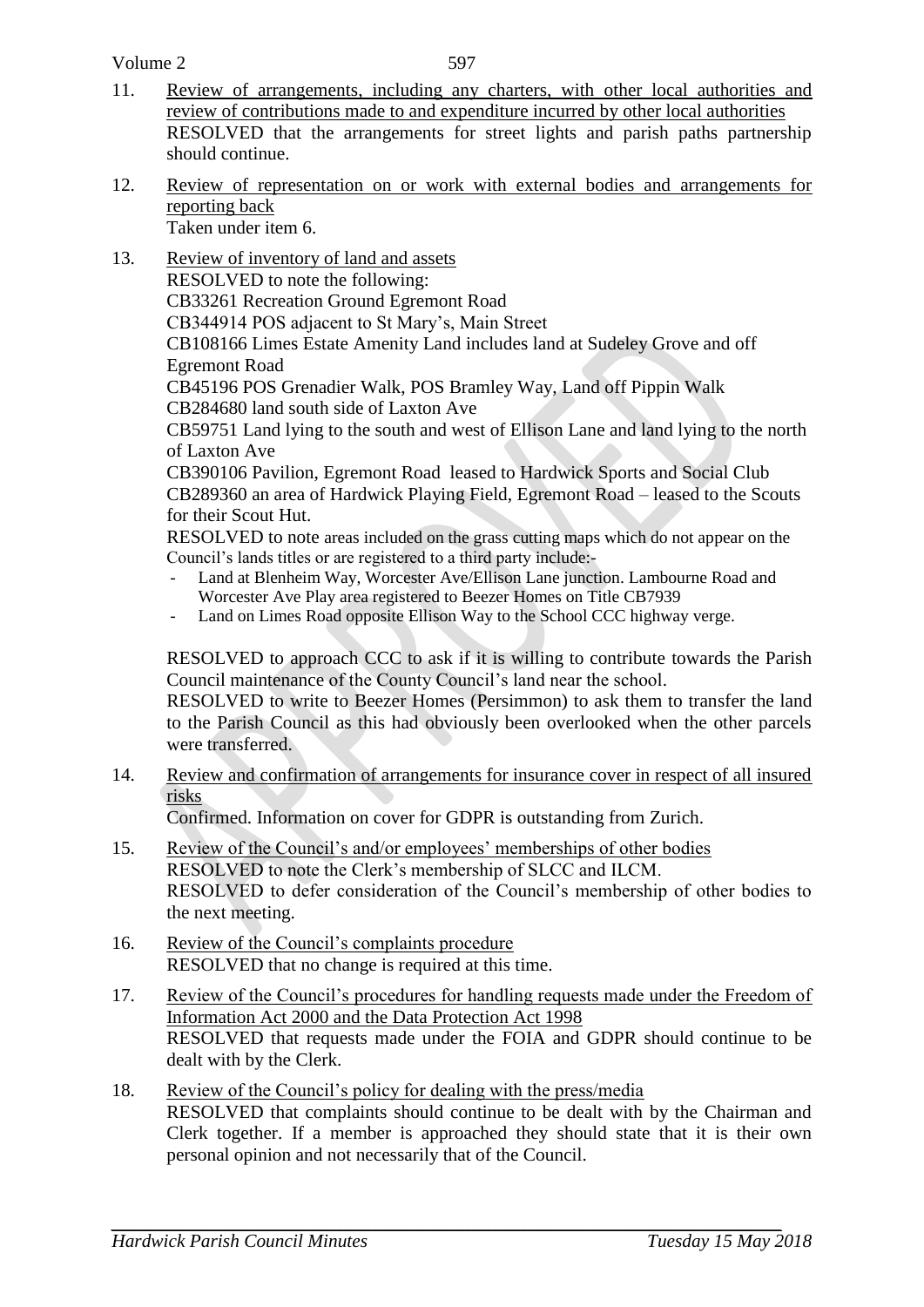- 19. Setting the dates, times and place of ordinary meetings of the full Council RESOLVED that meetings should continue to be held on the fourth Tuesday of each month at 7.00 pm. Consideration of holding meetings at other times is to be an agenda item for the next meeting.
- 20. Review of dispensations required under the Code of Conduct to enable the Council to conduct its business RESOLVED that members have application forms if they require dispensations.
- 21. Review of banking arrangements and appointment of any bank signatories The banking arrangements were reviewed. RESOLVED that the signatories should be Cllrs Joslin, Gill and Rose. RESOLVED to remove any signatories that are no longer members from the bank mandate.
- 22. Member training arrangements RESOLVED that the Clerk should book members on training as and when required.

## **Open Public Session including reports from the County & District Councillors (continued)**

A resident expressed a wish to hold a car boot sale at the Pavilion to raise funds for the Play Parks project. This is to be an agenda item for the next meeting.

A resident of Main Street spoke about the upgrade of the pathway and lighting and expressed the view that if money was available it would be better spent on the stretch between the Church and Cahills Corner as it was darker along that section and the pathway was also narrower there.

A resident volunteered to monitor the St Mary's Church play park.

County Cllr Lina Joseph reported on:

- $\bullet$  Highways and the allocation of £1.6m on potholes
- Public sector reform by the Mayor
- Strategic transport review taking place now with the Combined Authority/Greater Cambridge Partnership
- The continued push for light rail
- The relocation of Shire Hall resulting in £45m savings

Cllr Joseph was thanked for her assistance on a site visit with a member.

District Cllr Grenville Chamberlain's previously circulated written report covered:

- The composition of SCDC following the recent elections and Council members
- The Cambourne to Cambridge busway
- Gas works due to start in Cambridge Road near the burnt out building.

## **23. To approve apologies for absence**

Apologies were received from Cllr Wellbelove (out of parish) and District Cllr Grenville Chamberlain.

## **24. Declaration of interests**

24.1 To receive declarations of interests from Cllrs on items on the agenda and details of dispensations held

Cllr Rose declared a non-pecuniary interest in item 29.1 as a life member of HSSC, and a non-pecuniary interest in item 26.2 as a member of the Community Centre working group.

Cllr Gill declared an interest in item 31.1 as a member of the Community Room Trustees.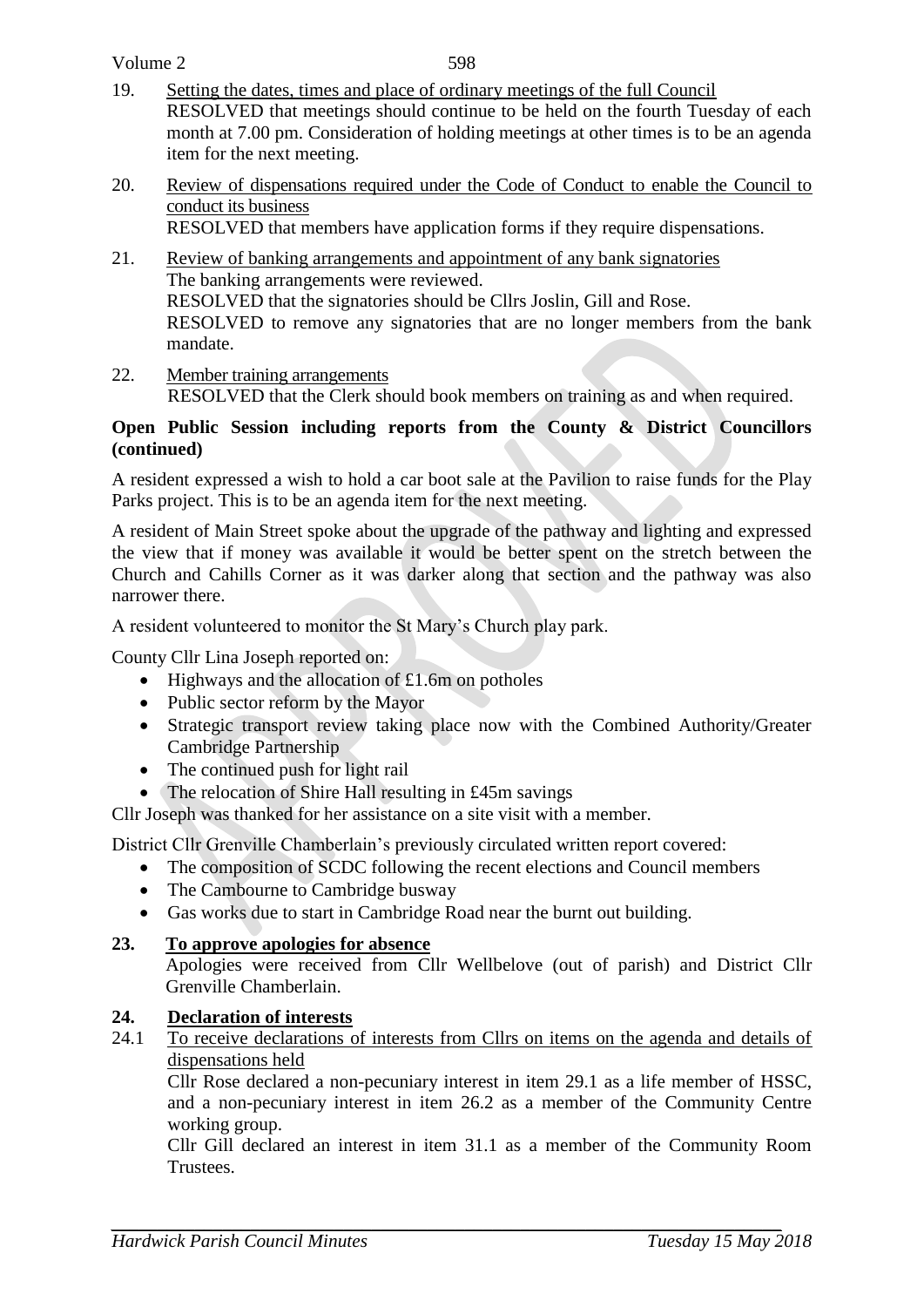| Volume 2 |  |
|----------|--|
|----------|--|

599

Cllr Cassey declared an interest in items 30.1.3 to 30.1.8. Cllr Rose declared a non-pecuniary interest in item 26.1.

- 24.2 To receive written requests for dispensation and grant any as appropriate for items on this agenda None.
- **25. To approve the minutes of the last meeting** Taken earlier under item 4.

#### **26. Matters arising and carried forward from the last or previous meetings for discussion/decision**

- 26.1 (4.1) To consider quotes for two additional external lights at the pavilion RESOLVED that the Chairman should speak to the Pavilion manager and if the contract has not been fulfilled, to replace the existing lights the contract with Mr Quinn be cancelled and a contract issued to Thompson Electrical (Cambridge) Ltd; for both the replacement and new lights. If the contract has been completed, the Clerk was delegated to issue Thompson Electrical (Cambridge) Ltd with the contract for the new lights (excluding item 7) and negotiate a new price.
- 26.2 (7.1) To consider report and recommendation of the Community Centre Working Group

RESOLVED to defer this item to the next meeting as negotiations with the Scouts were ongoing and information on the request that the Council takes out a loan had not been received.

## **27. To consider resolution from the Annual Parish Meeting**

"This meeting calls for the elected representatives of the village to press the authorities to deliver Main Street, Hardwick with a fit for purpose footway/cycleway between the north and south of the village such that two users – walkers/ pram pushers/ toddlers/ cyclists/ wheelchair users – can safely travel side by side or pass each other without being threatened by traffic on their shoulder or having to go onto mud and grass for their journey, and that such footway shall be in place within the next 12 months."

The Chairman reported on the email from Simeon Carroll, CCC Highways Officer. CCC will side out the footway. A quotation has been requested and when approved works will be put in hand. A resident has trimmed back the encroaching hedge in Main Street.

RESOLVED that the Chairman should report to CCC one tree which is on the corner by the path to St Mary's Church. Cllr Rose is to email a photograph to the Chairman.

RESOLVED having considered the Chairman's report on his meeting in response to the resolution at the Annual Parish Meeting, the Parish Council has taken the matter up with CCC and CCC have agreed to the above works. They have stated that the remainder is cost-prohibitive, but there will be a considerable improvement. The footpath will be increased between 6-15 inches in various places.

CCC has raised an order to raise the kerbing between 52-56 Main Street. There will be improved lighting between the Blue Lion and the Church. The pathway is expected to be wide enough for someone in a wheelchair or pushing a double buggy. RESOLVED that the Parish Council will review the matter again when the works have been done. (Prop MC, 2nd AG, unanimous)

### **28. To consider small grants recommended by the Annual Parish Meeting - £250 each to Hardwick Rainbows, Hardwick Play Parks, Hardwick Mothers and Toddlers and Hardwick Pre-School**

RESOLVED that the Parish Council approves grant funding as follows (28.1-28.4):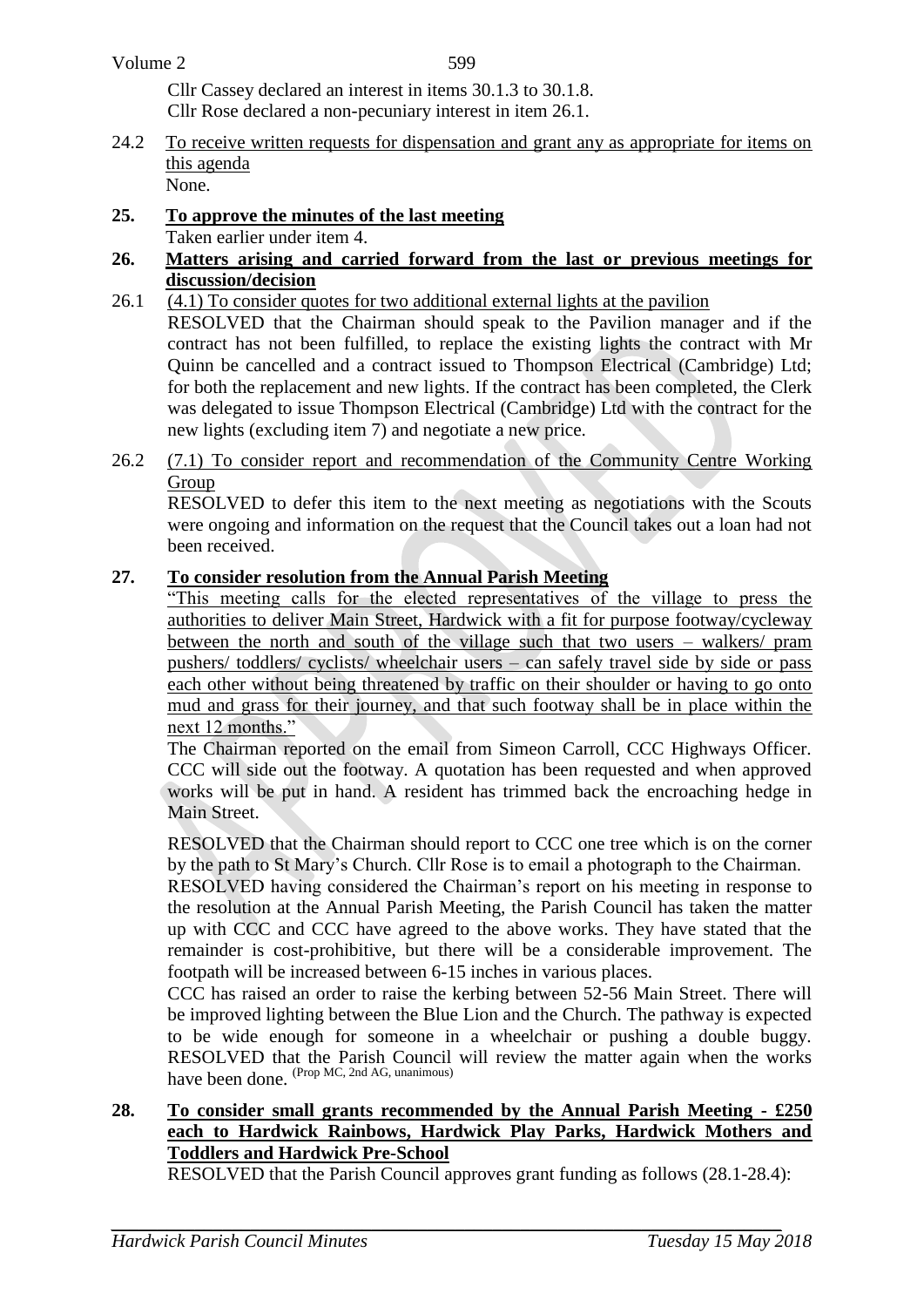- 28.1 Hardwick Rainbows £250. <sup>(Prop SR, 2nd AG, unanimous)</sup>
- 28.2 Hardwick Play Parks £250 subject to any underspend on the project being returned to the Council (Prop SR, 2nd PJ, unanimous)
- 28.3 Hardwick Mother and Toddler Group £250. <sup>(Prop SR, 2nd PJ, unanimous)</sup>
- 28.4 Hardwick Pre-school £250. (Prop SR, 2nd PJ, unanimous)

Thanks were received from the Brownies for last year's grant.

#### **29. To consider any correspondence / communications received**

29.1 Hardwick Sports and Social Club – table tennis tables and request for financial support

RESOLVED to respond that the Parish Council has recently had a lot of expenditure on the Pavilion and therefore did not wish to support this particular request. <sup>(Prop SR, 2nd</sup>) AG, unanimous)

29.2 CCC – Millers Way

RESOLVED that the Parish Council supports Millers Way becoming a Right of Way. RESOLVED to look at maintenance at a future meeting. (Prop PJ, 2nd SR, unanimous)

29.3 Hill – Offer of transfer of Public Open Space

RESOLVED to note that the Grace Crescent application was given approval by SCDC on 11 May 2018. This excludes the footpath to Sadlers Way.

RESOLVED to defer this matter to the next meeting as the Parish Council wishes to know what funds are on offer.

RESOLVED to ask Glyn Mutton about the amount of money and what play equipment will be provided.

RESOLVED to ask James Fisher of SCDC what amount SCDC might expect.

RESOLVED to ask Herts and Cambs Grounds Maintenance what the maintenance of the Public Open Space might cost, and to included the landscaping plans and Hills plans.

29.4 Consultation on draft Public Bodies (Websites and Mobile Applications) Accessibility Regulations 2018

RESOLVED to write to CAPALC asking NALC to lobby for an exemption for all parish councils, as they do not currently comply, have no view on monitoring and enforcement, and it is not reasonably practical for an organisation of Hardwick Parish Council's size to comply.

**30. To consider any planning applications and decision notices and tree works applications**

30.1 Planning applications On a proposition by the Chairman, the order of business was varied. The meeting was briefly suspended at 9.55 pm until 10.10 pm to enable residents to comment.

30.1.3 S/1538/18/DC – Agricultural field west of Grace Crescent – Discharge of condition 30 (Scheme for the upgrading of the public footpath and street lighting) and 31 (Details of a scheme for the provision of 10 cycle stands) of planning permission S/1694/16/OL

RESOLVED to respond that the Parish Council notes that the scheme only covers a small part of Main Street i.e. the Blue Lion to St Mary's Church, and the requirement was for a scheme upgrade along Main Street. In the Parish Council's opinion this needs to be between Portway and Cahills Corner (the junction of Main Street &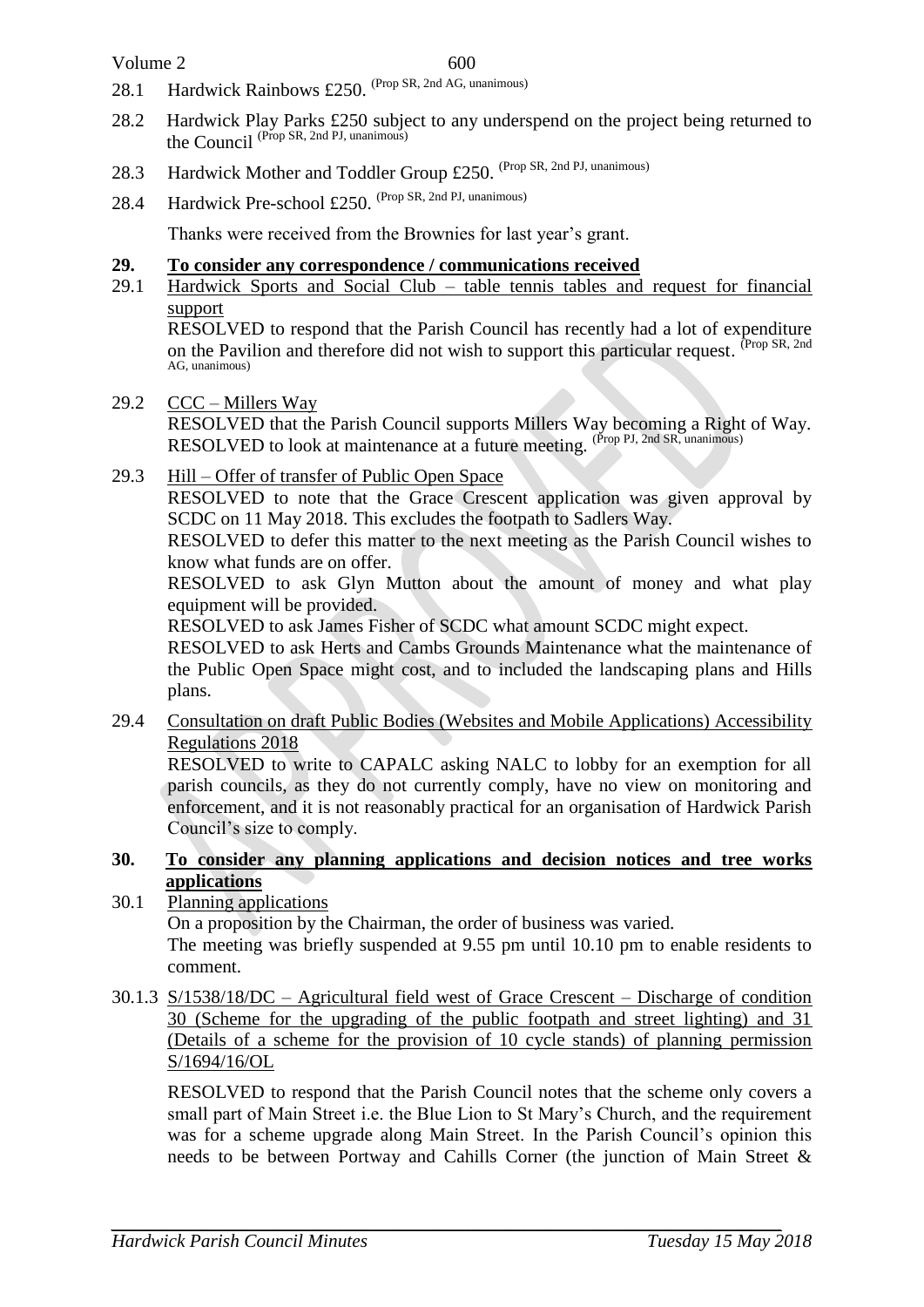Cambridge Road). Therefore the Parish Council objects as the condition is not satisfactorily discharged.

RESOLVED that the Chairman and Cllr Rose speak to Rebecca Ward of SCDC and ask for clarification of condition 30 and 31 via a site meeting. With regard to condition 31, the Parish Council needs information on the ownership and maintenance of cycle storage racks.

- 30.1.4 S/1443/18/DC Agricultural field west of Grace Crescent Discharge of condition 10 (Foul water drainage) and 12 (Surface water drainage) Noted.
- 30.1.5 S/1537/18/DC Agricultural field west of Grace Crescent Discharge of condition 27 (Details of type of piling and mitigation measures) and 35 (Details of scheme for the provision of additional parking) of planning permission S/1694/16/OL Noted.
- 30.1.6 S/1620/18/DC Agricultural field west of Grace Crescent Discharge of condition 15 (Site waste management plan, written strategy for minimisation of noise vibration and dust, contractors' access arrangements, contractors' site storage areas and parking for contractors' vehicles) of planning permission S/1694/16/OL Noted.
- 30.1.7 S/1068/18/DC Agricultural field west of Grace Crescent Discharge of conditions 16 (Boundary treatment), 24 (Ecology) and 34 (Location of allotments) of outline planning permission S/1694/OL RESOLVED to respond that the location of the allotments are shown to be sited adjacent to the balancing pond which will be in the wettest area of the development.
- 30.1.8 S/1046/18/DC Agricultural field west of Grace Crescent Discharge of conditions 7 (Tree protection) and 32 (Badger activity) of planning permission S/1694/16/OL Noted.
- 30.1.1 S/1510/18/FL 6 Egremont Road Extension following demolition and removal of existing garage/storage RESOLVED to support the application. (Prop PJ, 2nd AG, unanimous)
- 30.1.2 S/1481/18/FL 303 St Neots Road Rear extension (following removal of existing conservatory) including raising of height RESOLVED to support the application. (Prop PJ, 2nd AG, unanimous)
- 30.1.9 S/1397/18/DC 68 Limes Road Discharge of Condition 4 (Surface and foul water drainage) of planning permission S/4409/17/DC Noted.
- 30.1.10 S/1301/18/FL 6 Portway Road Proposed front extension and garage conversion RESOLVED that the Parish Council supports the application. (Prop PJ, 2nd AG, unanimous)

On a proposition by the Chairman, the meeting was suspended at 10.15 pm to enable a resident to speak. The meeting resumed at 10.16 pm.

- 30.2 SCDC and appeal decision notices to note
- 30.2.1 S/1052/18/NM 26 Main Street Non-material amendment of planning permission S/1945/17/FL – Permission granted.
- 30.2.2 S/0922/18/NM Agricultural field west of Grace Crescent Non-material amendment of planning permission S/1694/16/OL – Permission granted.
- 30.2.3 S/1022/18/DC Agricultural field west of Grace Crescent Discharge of condition 25 (housing mix) and 36 (storey heights) - Permission granted.